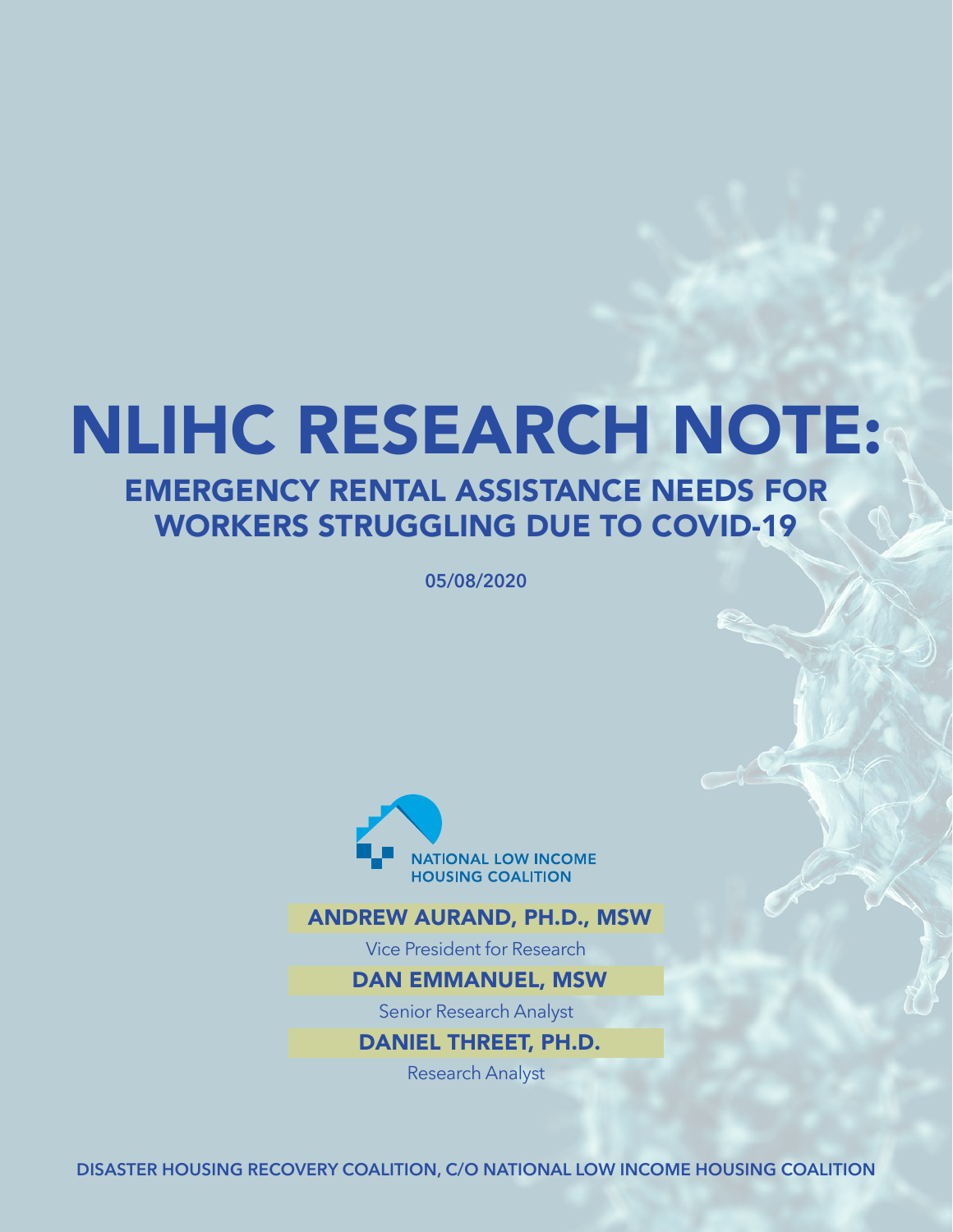# NLIHC RESEARCH NOTE:

EMERGENCY RENTAL ASSISTANCE NEEDS FOR WORKERS STRUGGLING DUE TO COVID-19

# INTRODUCTION

**T**he COVID-19 outbreak and related shutdowns continue to have a devastating impact on the job market, and evidence suggests that lower-wage workers are the most likely to be suffering a loss of income. By some estimates, more than 13 million low-income renter households have already been affected. Before the crisis, many of these renters were already struggling: 18.7 million low-income renters were housing cost-burdened, spending more than they can afford for their housing, including 7.7 million extremely low-income renters who spent more than half their incomes on housing. While federal rental assistance reached only a fourth of eligible low-income renters before the pandemic, coronavirus-caused layoffs and pay reductions greatly exacerbate the need for such assistance. The cost of assisting low-income renters who are currently suffering an employment-related loss of income would be \$9.9 billion per month. The cost would decline as the economy improves, but CBO projections suggest a slow recovery. By June 2021, the monthly cost of emergency rental assistance for employment-affected low-income renters could still be \$7.1 billion with a total cost from now until June 2021 of \$116 billion.

The speed and severity of the current unemployment crisis is without precedent. Between March 15 and May 2, more than 30 million workers filed for unemployment insurance (UI) as each week has brought a recordshattering number of job losses. The unemployment rate rose from 3.4% in February to 4.3% in March to 14.7% in April ([BLS, 2020a](https://www.bls.gov/news.release/empsit.nr0.htm)). The official numbers likely underestimate the problem, as many individuals were prevented from filing by problems with overwhelmed UI systems ([Zipperer and Gould, 2020](https://www.epi.org/blog/unemployment-filing-failures-new-survey-confirms-that-millions-of-jobless-were-unable-to-file-an-unemployment-insurance-claim/)). The official total does not include many who are eligible for Pandemic Unemployment Assistance—including independent contractors and the self-employed—and not all states have set up systems for accepting such claims. Beyond those who have filed for unemployment, many more are suffering economic hardship. Some who have lost jobs, such as undocumented workers, are ineligible for unemployment benefits. And millions of workers have suffered a loss of income—through reductions in hours, pay cuts, or other loss of earnings.



Source: U.S. Bureau of Labor Statistics, Employment Situation Summary, May 8, 2020.

This employment crisis harms the entire economy, but some industries have been especially hard hit. Over 50% of the decline in jobs in April came from three broad industries: accommodation and food services, retail trade, and health care and social assistance (Figure 1). These are sectors with many low-wage jobs—accommodation and food services include waitstaff, cooks, and housekeepers. The retail trade sector includes salesclerks, cashiers, and stockers, many of whom work for minimum wages. The health care and social assistance sector includes home health care aides and childcare workers. Other heavily impacted industries also have a significant number of low-wage jobs: administrative and waste services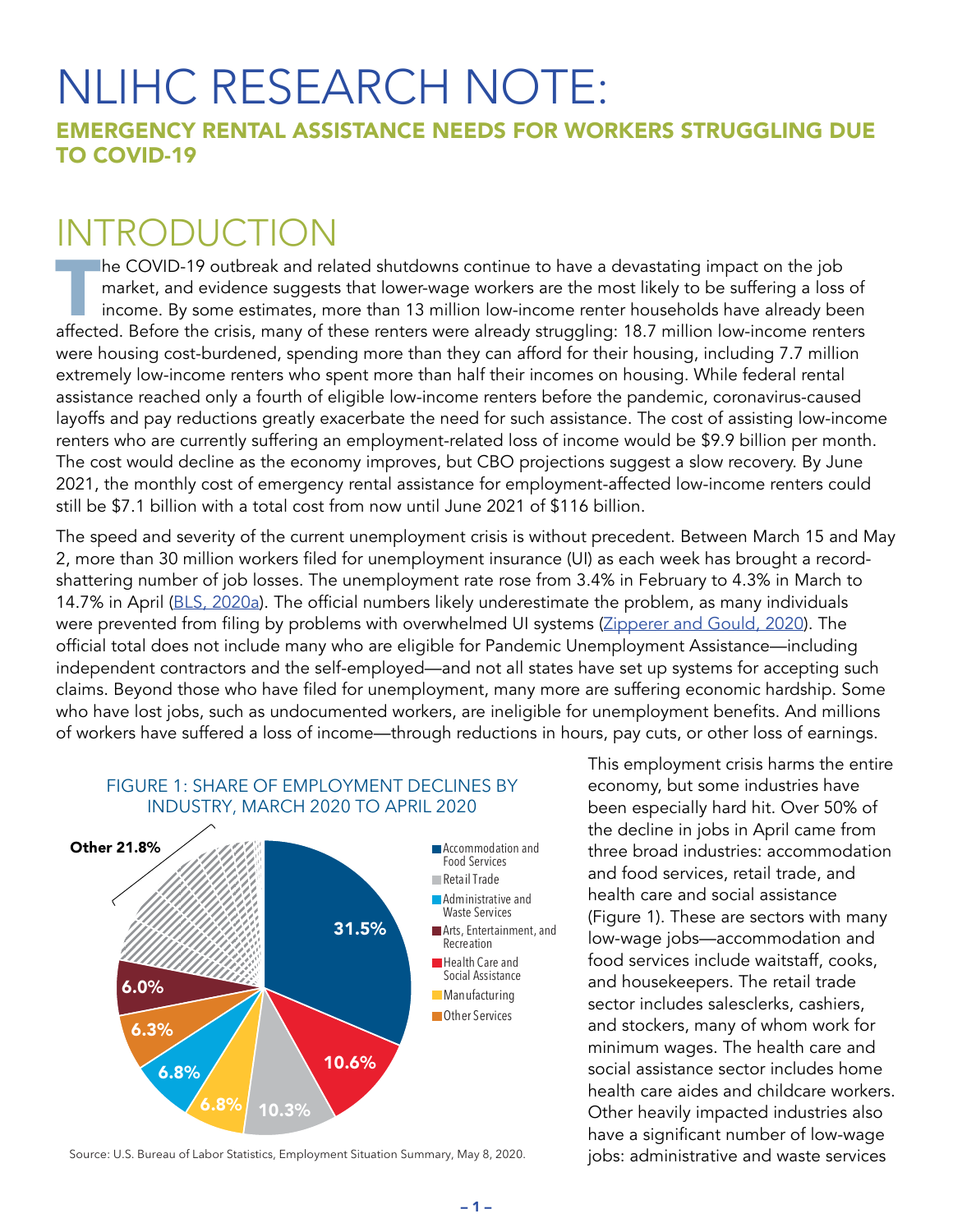include building cleaners, administrative assistants, and temporary-employment subcontractors, and "other services" includes hairdressers, laundry workers, and a range of other personal-care providers. Low-wage workers in all these industries are feeling the impact of this crisis.

In a survey the Pew Research Center conducted between April 7 and 12, 43% of respondents said they

Nearly 60% of extremely low-income renter households in the labor force work in particularly exposed industries.

or someone in their household had lost a job or suffered a pay cut ([Parker, Horowitz, & Brown, 2020](https://www.pewsocialtrends.org/2020/04/21/about-half-of-lower-income-americans-report-household-job-or-wage-loss-due-to-covid-19/)). Lower-income households were even more likely to report job losses and pay cuts—52% of lower-income households reported being affected. Other studies come to similar conclusions. In an Urban Institute survey, 41.5% of nonelderly adults reported their families had lost jobs, work hours, or work-related income because of the coronavirus outbreak ([Karpman et al., 2020](https://www.urban.org/research/publication/covid-19-pandemic-straining-families-abilities-afford-basic-needs)). The Urban Institute survey also found that the outbreak was disproportionately affecting low-wage workers: among families at or below the federal poverty level, 51.1% reported a loss of employment or income.

#### FIGURE 2: INDUSTRIES EMPLOYING THE LARGEST SHARE OF EXTREMELY LOW-INCOME RENTERS



Source: US Census Bureau, ACS PUMS 2018. Because households can be employed in multiple industries, these categories are not mutually exclusive. Industries where fewer than 5% of ELI workforce are employed omitted.



#### FIGURE 3: SHARE OF WORKERS IN KEY FOOD SERVICES AND RETAIL POSITIONS WHO ARE BLACK OR HISPANIC

Source: U.S. Bureau of Labor Statistics Current Population Survey, 2020.

The Bureau of Labor Statistics found that the industries most affected by the outbreak are low-wage industries. They found that 54% of jobs in the most exposed industries (restaurants and bars, personal care, travel and transportation, entertainment, select retail, and select manufacturing) had wages ranking in the bottom 20% of wages across the country (BLS, [2020b](https://www.bls.gov/opub/mlr/2020/article/covid-19-shutdowns.htm)). NLIHC's tabulations of the American Community Survey Public Use Microdata Sample show that nearly 60% of extremely low-income renter households in the labor force work in these particularly exposed industries: 15.9% in accommodation and food services, 14.6% in retail, 7.9% in other services (including personal care), 6.7% in manufacturing, and 5.0% in transportation (Figure 2).

This unemployment crisis is having a disproportionate impact on people of color, partly because historic and ongoing discrimination results in people of color being overrepresented in affected lowwage occupations. People of color are disproportionately represented in retail and restaurant jobs (Figure 3). Black and Hispanic workers account for 12.3% and 17.6% of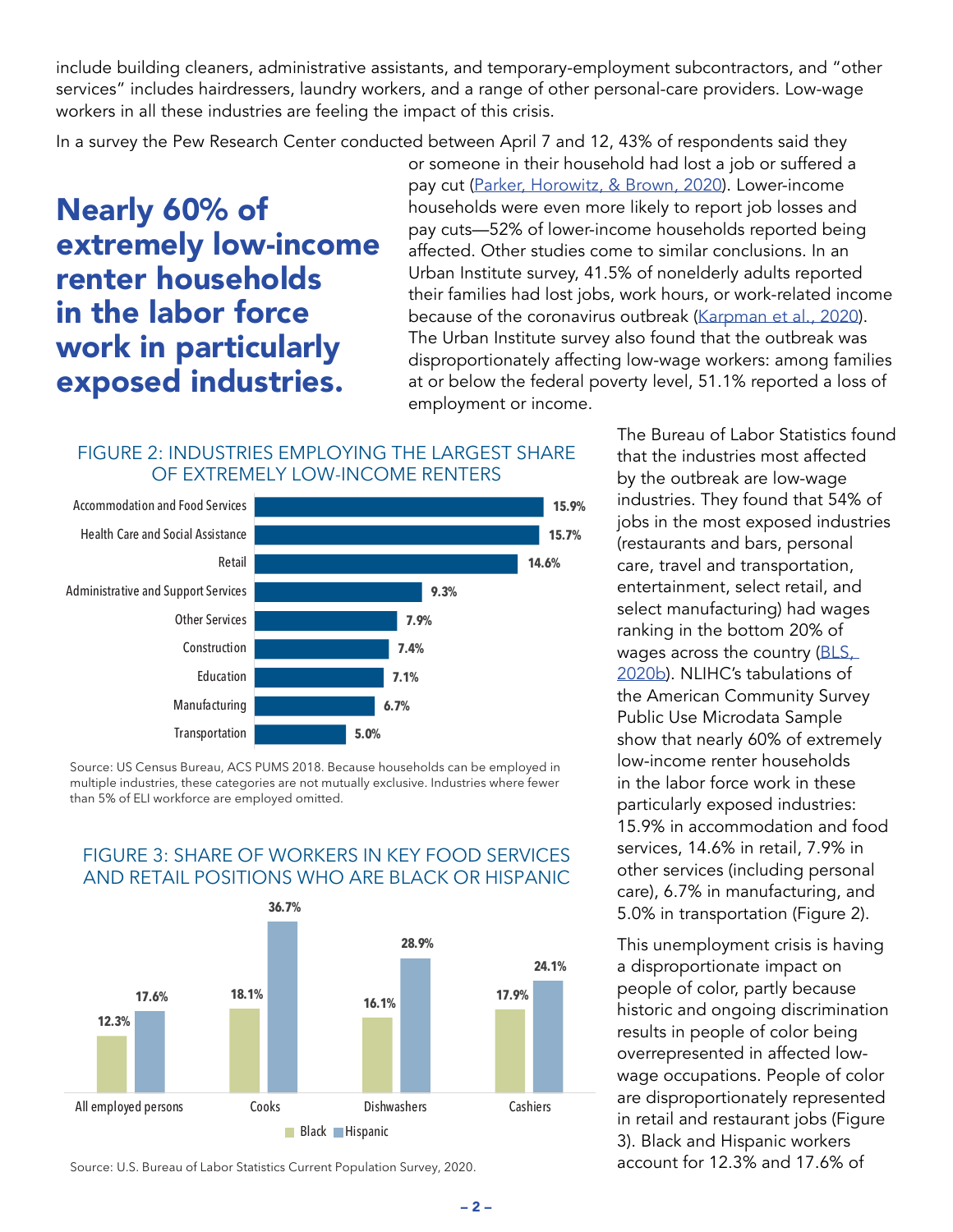workers overall, but they account for 18.1% and 36.7% of cooks, 16.1% and 28.9% of dishwashers, and 17.9% and 24.1% of cashiers, respectively ([BLS, 2020c](https://www.bls.gov/cps/cpsaat11.htm)).

The Pew survey found that 38% of white households reported job or income loss, compared to 44% of Black households and 61% of Hispanic households ([Parker, Horowitz, & Brown, 2020\)](https://www.pewsocialtrends.org/2020/04/21/about-half-of-lower-income-americans-report-household-job-or-wage-loss-due-to-covid-19/). Looking just at layoffs and furloughs, the Washington Post and Ipsos found a similar discrepancy: 11% of white households reported being laid off or furloughed, compared to 16% of Black households and 20% of Hispanic households (Jan & [Clement, 2020](https://www.washingtonpost.com/business/2020/05/06/layoffs-race-poll-coronavirus/)). According to the BLS, the white employed civilian labor force fell by 13.7% between March and April, the Black employed civilian labor force fell by 14.6%, and the Hispanic employed civilian labor force fell by 17.8% ([BLS, 2020a](https://www.bls.gov/news.release/empsit.nr0.htm)).

## OVER \$100 BILLION IN EMERGENCY RENTAL ASSISTANCE NEEDED

Low-income households facing a loss of employment or income are likely to need rental assistance to remain stably housed, especially once the temporary boost to unemployment insurance payments ends in July. To estimate the need for rental assistance in response to these unemployment shocks, we drew from the

The cost of providing rental assistance to affected lowincome renter households would be \$9.9 billion per month.

Pew Research Center's survey. Pew reports that 52% of low-income and 42% of middle-income households have suffered a job or income loss. Projecting those percentages to approximate income categories defined by area median income, we estimate 13.3 million low-income, very low-income, and extremely low-income renter households have been negatively impacted.<sup>1</sup>

Some of those affected households already receive HUD assistance, which generally pays the difference between 30% of the household's income and the rent. While income losses could mean these households will require more housing assistance due to their lowered contribution toward rental costs, we included only those additional households likely to need *new* rental assistance. From the estimated 13.3 million affected low-income renter households, we subtracted approximately 600,000 who likely already receive HUD assistance, assuming the 1.2 million HUD-assisted households in the labor force are affected by job disruption at the same rates as unassisted households. We calculated the cost of rental assistance using the average cost of a rental voucher in each household's state. The cost of providing rental assistance to those households would be \$9.9 billion per month.

### CURRENT RENTAL ASSISTANCE NEEDS FOR EMPLOYMENT-AFFECTED RENTERS

|                                                                | Number of Affected Low-<br><b>Income Renters</b> | Number of Affected Working<br>Renters in HUD-Subsidized<br>Housing | Number of Affected Renters<br><b>Needing Assistance</b> | <b>Monthly Cost of Assistance</b> |
|----------------------------------------------------------------|--------------------------------------------------|--------------------------------------------------------------------|---------------------------------------------------------|-----------------------------------|
| <b>Extremely Low and Very Low</b><br>Income (50% AMI or below) | 9,205,718                                        | 578,212                                                            | 8,627,506                                               | \$6.8 billion                     |
| Low Income (51-80% AMI)                                        | 4,107,829                                        | 26,807                                                             | 4.081.022                                               | \$3.2 billion                     |
| Total estimate                                                 | 13,313,547                                       | 605,019                                                            | 12,708,528                                              | \$9.9 billion                     |

The Pew survey has a set of income categories unique to that survey, so we have translated them into approximate equivalents in area median income categories. Pew defines "lower-income" as two-thirds or below of the median income of the survey; we project "lower-income" responses on to households at or below 60% AMI. Pew defines "middle-income" as ranging from two-thirds the median to 200% the median income, so we apply "middle-income" answers to households between 61% and 80% of AMI. We do not address households with higher incomes here.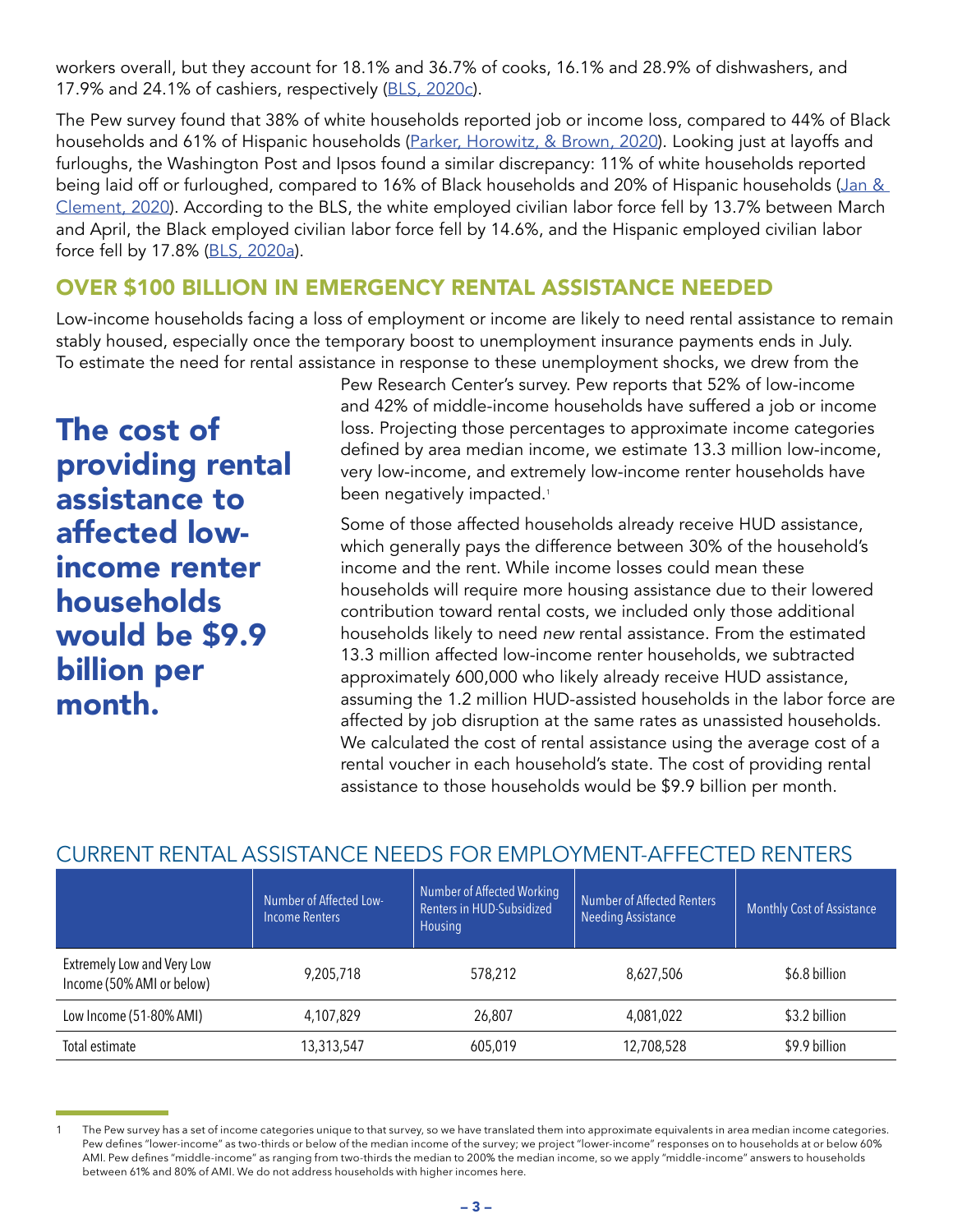We estimate that \$9.9 billion in rental assistance per month is needed to protect the rental homes of lowincome renters likely affected by job or income loss. This estimate does not include the significant preexisting need for rental assistance prior to the COVID-19-driven economic downturn. Millions of extremely low-income renters not in the labor force—seniors, people with disabilities, and others—are in need of rental assistance to ensure their housing stability and their and the public's health. Extremely low-income renters in the labor force who have been fortunate not to suffer a loss of job or income still earn such low wages that they need rental assistance as well. Some affected renters will likely receive unemployment insurance and other benefits that reduce their need for rental assistance, but many will not be adequately served by those systems. States are overwhelmed with historic numbers of claims for unemployment benefits, and many benefits are being held up by considerable delays. For every 10 successful applicants, an additional three to four have tried and failed to submit a claim, and another two did not even bother to file because of the difficulty of the process ([Zipperer and Gould, 2020](https://www.epi.org/blog/unemployment-filing-failures-new-survey-confirms-that-millions-of-jobless-were-unable-to-file-an-unemployment-insurance-claim/)). When the CARES Act supplement to unemployment insurance payments ends in July, the standard benefits will not be sufficient to keep many low-income renters stably housed. Given all these issues, significant rental assistance is clearly needed for low-income renters affected by the loss of employment or income.

The timeline to a full economic recovery is uncertain. After the Great Recession, it took approximately 5 years for the economy to recover the 8.7 million jobs that had been lost [\(CBPP, 2019](https://www.cbpp.org/research/economy/chart-book-the-legacy-of-the-great-recession)). Employment recovered more quickly, however, after recessions in the 1980s and 1990s. The unique aspects of this economic crisis--an imposed shutdown of many businesses and record-shattering weekly unemployment insurance filings--make recovery difficult to project. We do not know yet how the crisis will affect consumer demand or state and local budgets, how rapidly industries can resume activity, nor whether there will be subsequent virus outbreaks. As the job market recovers and industries gradually resume production, the need for rental assistance specifically targeted to those affected by the coronavirus will gradually decline, but the rate at which the need declines depends on a number of contingencies.

The CBO recently projected that the unemployment rate will increase to an average of 15% during the second and third quarters of 2020, before falling to 11.7% in the fourth quarter. Looking ahead to 2021, the CBO projects that the unemployment rate will only fall 2.2 percentage points over the course of the entire

The CBO projects that the number of employed people will decline by 27 million during the second and third quarters of 2020.

year, to 9.5% ([Swagel, 2020](https://www.cbo.gov/publication/56335)). That level of unemployment would still be near the peak of unemployment during the Great Recession.

We estimated how the need for rental assistance among employmentaffected low-income renters over the next year might decline by extrapolating from Congressional Budget Office (CBO) projections. The CBO projects that the number of employed people will decline by 27 million during the second and third quarters of 2020. Combined with the nearly three million people who lost employment in the first part of March, the total number of employed people in the labor force will have declined by nearly 30 million people by August due to the current economic crisis. The CBO projects eight million people will drop out of the labor market altogether, with slightly more than five million returning by the end of 2021. For the unemployment rate to decline by 4.3 percentage points in the fourth quarter of 2020, the total number of people employed in the civilian labor force would have to increase by 6.7 million, which amounts to a return of 22% of the previous loss of employed people.2 We assumed that the need for emergency rental assistance will decline at a similar rate. Subsequent declines in unemployment are much smaller based on CBO's projection of a 9.5% unemployment rate for the last quarter of 2021. We extrapolated a .55 percentage-point drop in the unemployment rate during each quarter of 2021.

<sup>2</sup> We also assumed a return to the labor force of slightly more than 5 million people from fourth quarter 2020 to the end of 2021 at a consistent pace of slightly more than one million people per quarter.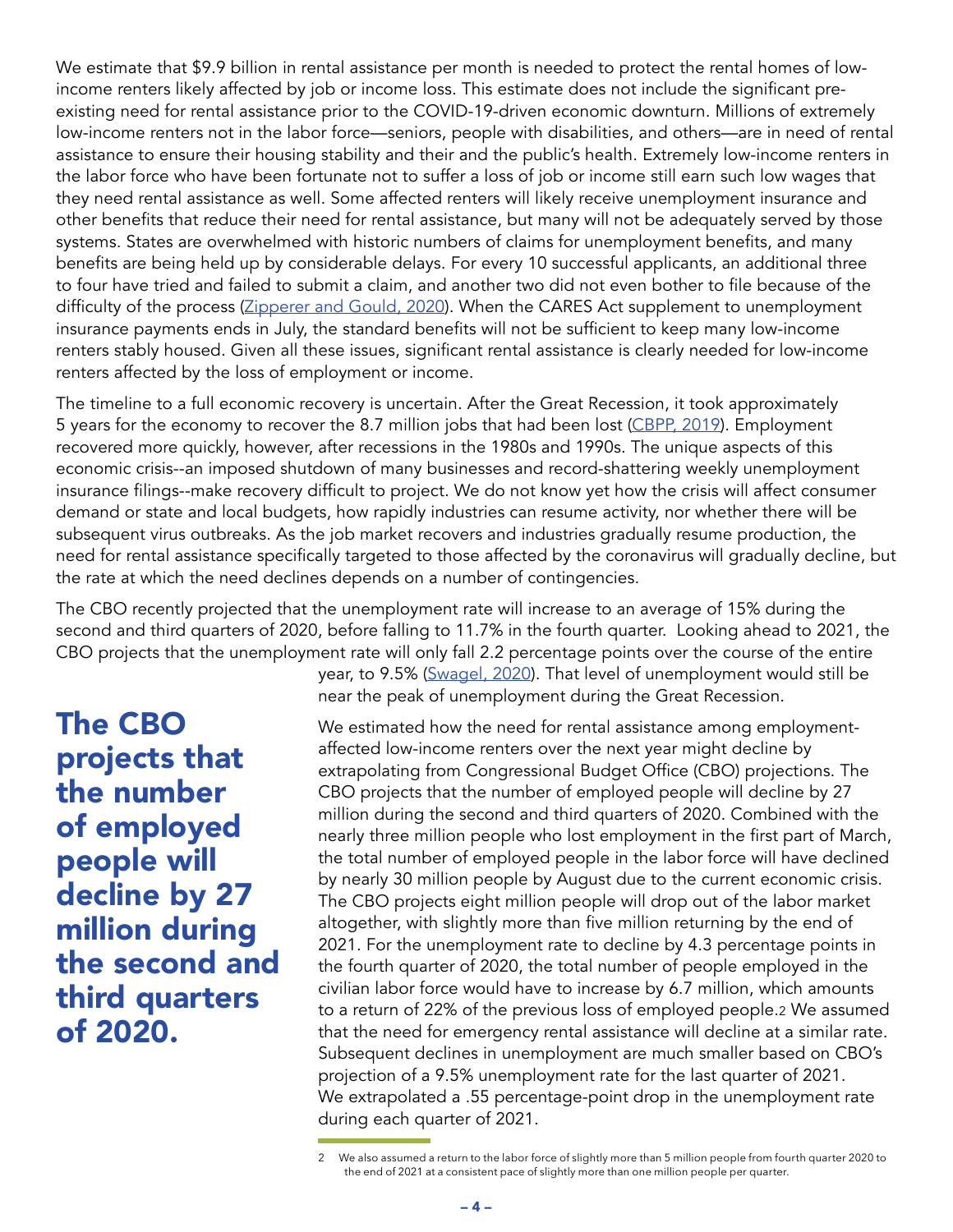The table below shows what would be needed monthly in rental assistance for employment-affected lowincome renters. Between now and September, \$9.9 billion per month would be needed in assistance. As employment rises, the need would taper: \$7.7 billion per month would be needed between October and December, \$7.4 billion per month in the first quarter of 2021, and \$7.1 billion in the second quarter of 2021.

#### Under this scenario, the cost of emergency rental assistance through next June 2021 is \$116 billion.

Rental assistance needs will be higher if the recovery is slower than CBO projects or the economy continues to worsen. The state of the economy over the coming months is highly uncertain.

#### PROJECTION OF RENTAL ASSISTANCE NEEDS

|                       | <b>CBO Projection of</b><br><b>Unemployment Rate</b> | <b>Number of Affected Renters</b><br><b>Needing Assistance</b> | <b>Estimated Monthly Cost of</b><br>Assistance |
|-----------------------|------------------------------------------------------|----------------------------------------------------------------|------------------------------------------------|
| May-September 2020    | 15.0%                                                | 12.7 million                                                   | \$9.9 billion                                  |
| October-December 2020 | 11.7%                                                | 9.9 million                                                    | \$7.7 billion                                  |
| January-March 2021    | 11.15%                                               | 9.5 million                                                    | \$7.4 billion                                  |
| April-June 2021       | 10.6%                                                | 9.1 million                                                    | \$7.1 billion                                  |

#### ANALYZING THE NEED FOR EMERGENCY RENTAL **ASSISTANCE**

Within the last month, multiple reports have called for rental assistance that responds to the current economic crisis, and they have estimated the cost of such assistance. Those estimates differ from one another based on a variety of factors: the population that would be served, the policy goals of such assistance, whether to address pre-crisis needs, and the size of job and income-loss projections. They agree on the most important point: the scale of need is tremendous. Most cost estimates range from \$5.1 billion to \$16 billion per month.

The table below summarizes the key components of recent rental assistance cost estimates by the Urban Institute, the Joint Center for Housing Studies, NLIHC, and Amherst Capital Management. One significant difference is the population on which the estimate is based: (1) only low-income renters with pre-crisis housing cost burdens, (2) only low-income renters affected by an employmentrelated loss of income, (3) low-income renters with either pre-crisis or new employment-related housing cost burdens, or (4) all renters with an employmentrelated loss. Obviously, the most expansive target population results in the highest costs. NLIHC's current estimate targets rental assistance to low-income renters affected by employment-related income loss.

Another significant difference is in the policy goals of rental assistance. The policy goals represented by the various estimates differ in that they: (1) maintain current housing cost-to-income ratios for renters who experience an employment-related loss of income, thereby not eliminating housing cost burdens for renters; (2) eliminate housing cost burdens for all low-income renters or only for those with employment-related income loss; or (3) cover the rent of employment-affected renters. Maintaining current housing cost burdens is the least costly, while covering the rent for all affected renters is the most expensive.

NLIHC's estimates are based on the core of our mission: to ensure the housing stability of the lowest-income renters. Housing stability is especially important during this public health and economic crisis. For our current estimate, we calculated the cost of rental assistance that would eliminate housing cost burdens among low-income renters likely affected by employment-related job loss.

THE COST OF **EMERGENCY** RENTAL **ASSISTANCE THROUGH** NEXT JUNE 2021 IS \$116 BILLION.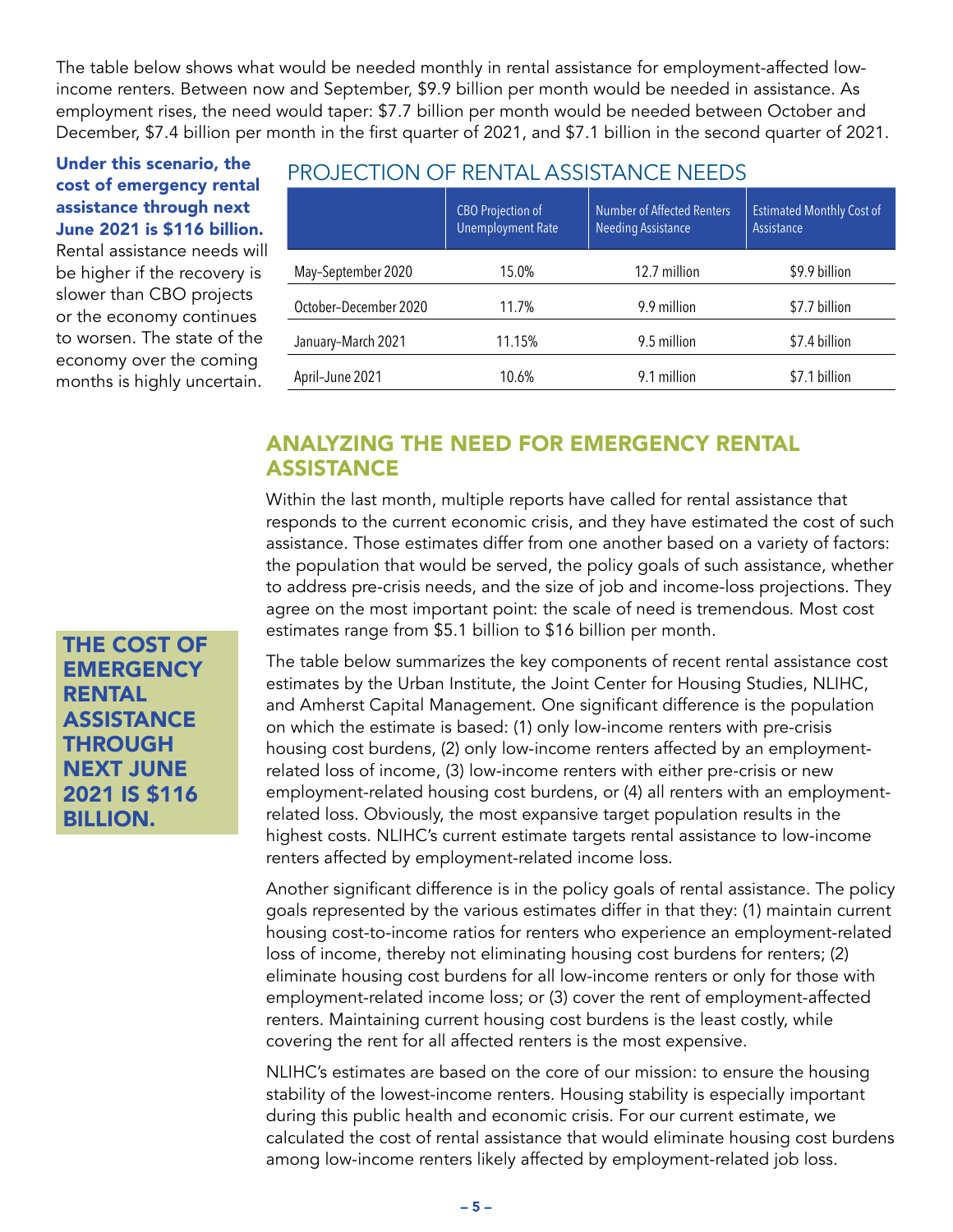Additional resources are needed to protect the housing stability of extremely low-income renters not in the labor force like seniors, people with disabilities, and adult caregivers.

Emergency rental assistance enables people who have lost jobs to shelter in place and avoid housing instability during and after the pandemic. The *Emergency Rental Assistance and Rental Market Stabilization Act* introduced by Senator Sherrod Brown (D-OH), Congressman Denny Heck (D-WA), and Congresswoman Maxine Waters (D-CA) would provide \$100 billion in such assistance and is urgently needed. The proposal provides states, localities, territories, and tribes with flexible resources to provide households in need with short- and medium-term rental assistance or to cover up to 6 months of back rent and late fees for renters who have already fallen behind and are dangerously close to losing their homes. Congress must include this legislation in the next coronavirus spending package to ensure renters have a home during and after this crisis.

|                                  | <b>NLIHC</b>                                                                                                                                                | <b>NLIHC</b>                                                               | Urban Institute                                                                   | <b>Joint Center for</b><br><b>Housing Studies</b>                                        | Urban Institute                  | <b>Amherst Capital</b><br>Management                     |
|----------------------------------|-------------------------------------------------------------------------------------------------------------------------------------------------------------|----------------------------------------------------------------------------|-----------------------------------------------------------------------------------|------------------------------------------------------------------------------------------|----------------------------------|----------------------------------------------------------|
| <b>Publication Date</b>          | April 3, 2020                                                                                                                                               | May 7, 2020                                                                | April 7, 2020                                                                     | April 27, 2020                                                                           | March 27, 2020                   | March 2020                                               |
| <b>Estimated Monthly</b><br>Cost | \$8.3 billion<br>(\$99.5 billion for<br>12 months)                                                                                                          | \$9.9 billion,<br>declining to \$7.1<br>billion                            | \$5.1 billion<br>(\$62 billion per<br>year)                                       | \$274 million to<br>\$7.5 billion                                                        | \$8 billion to \$16<br>billion   | \$7 billion to \$12<br>billion                           |
| <b>Target Population</b>         | Housing cost-<br>burdened ELI<br>and VLI* renters<br>during recession<br>(current needs plus<br>projected additional<br>needs due to job or<br>income loss) | All low-income<br>renters likely to<br>lose job or income<br>during crisis | Current renters with<br>incomes below<br>50% of area median<br>income (VLI).      | Renters at-risk<br>of income or job<br>loss and housing<br>cost-burdened as a<br>result  | Renters with job<br>loss         | Renters likely to<br>lose job or income<br>during crisis |
| Policy Goal                      | Elimination of<br>housing cost<br>burdens                                                                                                                   | Elimination of<br>housing cost<br>burdens                                  | Elimination of<br>housing cost<br>burdens through<br>universal voucher<br>program | Maintain pre-crisis<br>housing costs-to-<br>income ratio or<br>30% ratio                 | Cover rent                       | Cover rent                                               |
| Number of renters<br>assisted    | 10.3 million                                                                                                                                                | 12.7 million                                                               | 8.2 million                                                                       | Up to 9.3 million                                                                        | Up to 17.6 million               | Up to 11.4 million                                       |
| Estimate Based on                | Pre-crisis and<br>economic crisis-<br>related need                                                                                                          | Economic crisis-<br>related need                                           | Pre-crisis need                                                                   | Economic crisis-<br>related need                                                         | Economic crisis-<br>related need | Economic crisis-<br>related need                         |
| <b>Cost Basis</b>                | Average Housing<br>Choice Voucher<br>costs and success<br>rates by state                                                                                    | Average Housing<br>Choice Voucher<br>costs                                 | Costs of Housing<br><b>Choice Voucher</b><br>program                              | Amount needed by<br>renters to achieve<br>pre-crisis housing<br>costs-to-income<br>ratio | Median monthly<br>rent           | Median monthly<br>rent                                   |
| Available at:                    | https://bit.ly/2YvCMI8                                                                                                                                      |                                                                            | https://urbn.is/3b3LqQp                                                           | https://bit.ly/2WplI3x                                                                   | https://urbn.is/2xvMnU1          | https://bit.ly/3fgaNlz                                   |

## COST ESTIMATES OF RENTAL ASSISTANCE

*\*ELI = extremely low income – household income at or below 30% of area median income or the federal poverty rate, whichever is greater. VLI = very low income – household income between 30% and 50% of area median income.*